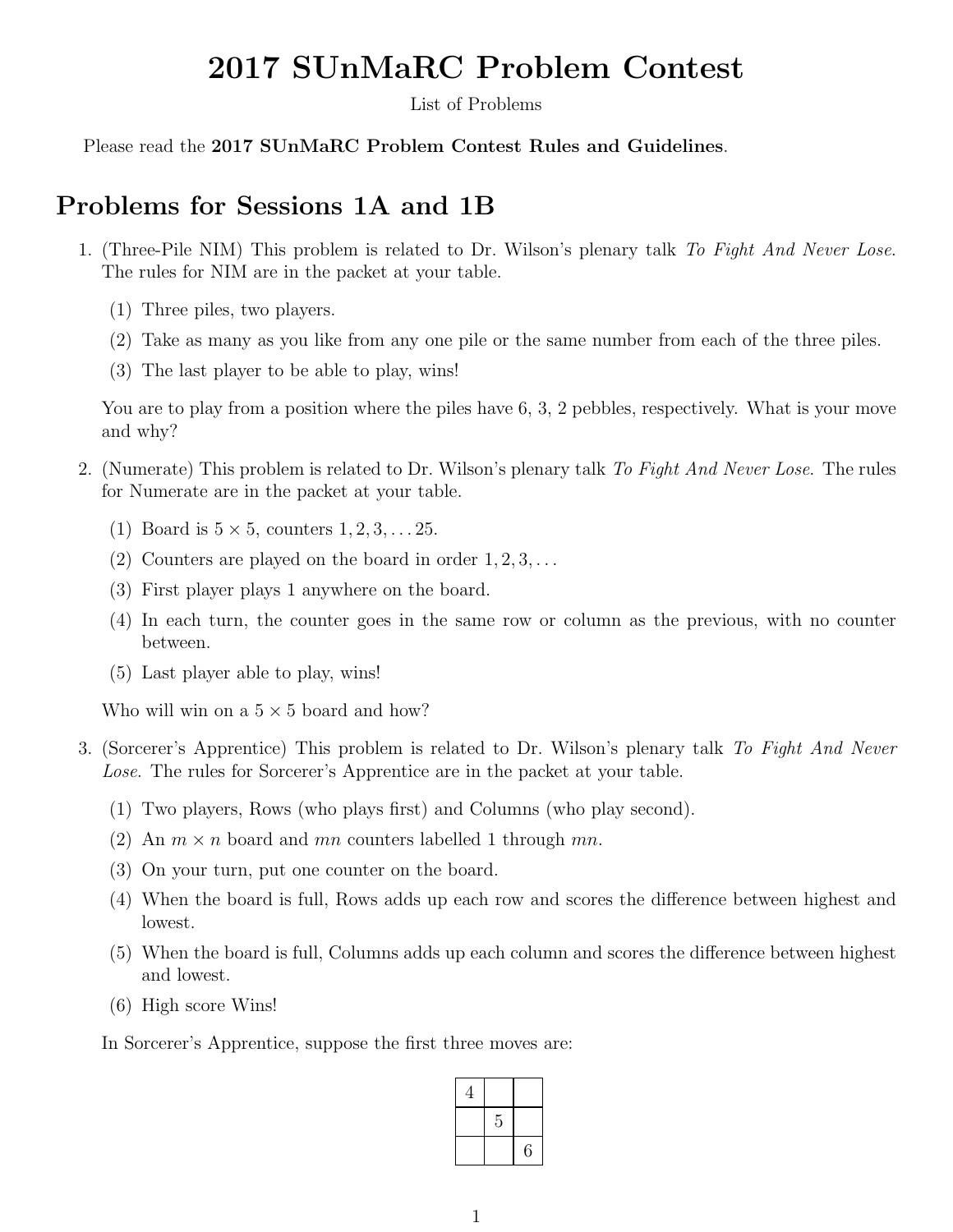With best play, who should win and why?

- 4. (Elastic NIM) This problem is related to Dr. Wilson's plenary talk *To Fight And Never Lose*.
	- (1) Two players and a pile of pebbles.
	- (2) On the first turn, the player may take any number except that he cannot take them all.
	- (3) On each succeeding turn the play may take up to twice as many as the previous player took.
	- (4) The last to able to play, wins!

You are first player in a game with 17 pebbles. What is your move and why?

- 5. The shoelace of the Green Giant's sneaker is 2m long. We mark the points that divide the shoelace into three equal pieces. Then we mark the points that divide the shoelace into four equal pieces. Finally we mark the points that divide the shoelace into five equal pieces. How many distinct lengths do the pieces have if we cut the string at every marking point?
- 6. The 7-digit number  $\overline{x20y17z}$  is divisible by 792. What is the value of  $x + y + z$ ?
- 7. Three actors and their three agents want to cross a river in a boat that is capable of holding only two people at a time, under the constraint that no actor can be in the presence of another agent unless their own agent is also present, because each agent is worried their rivals will poach their client. How should they cross the river with the least amount of rowing?

8. Evaluate 
$$
\lim_{x \to \infty} x \int_0^x e^{t^2 - x^2} dt
$$
.

9. Find 
$$
f^{(26)}(0)
$$
, where f is defined by  $f(x) = \begin{cases} \frac{\sin(x)}{x} & \text{if } x \neq 0 \\ 1 & \text{if } x = 0 \end{cases}$ .

- 10. Show that  $\sum_{n=1}^{\infty}$ *n*=2 1  $\frac{1}{\ln(n)^{\ln(n)}}$  converges.
- 11. Show that  $\sum_{n=1}^{\infty}$ *n*=2 1  $\frac{1}{\ln(n)^{\ln(\ln(n))}}$  diverges.
- 12. What is the probability that a friend's phone number contains a 2? Phone numbers contain seven digits and cannot start with a 1*.*

13. Find 
$$
\det(A)
$$
 if  $A = \begin{bmatrix} -8 & -7 & \cdots & -7 \\ -7 & -8 & -7 & \cdots & -7 \\ \vdots & \ddots & \ddots & \vdots \\ -7 & \cdots & -7 & -8 & -7 \\ -7 & \cdots & -7 & -8 & -8 \end{bmatrix} \in \mathbb{R}^{72 \times 72}$ .

14. If *x* and *y* are real numbers with  $x^2 + y^2 = 3xy$ , compute  $\frac{x+y}{x}$  $x - y$ .

15. The VIP cafeteria door on the Death Star promptly opens at 11:00 am and closes at 1:00 pm (Standard Galactic Time). Nobody is allowed to enter at other times but guests can stay until they finish their meal. To keep their lean physiques, Sith Lords usually spend their allotted 13-minute lunch break in the cafeteria sipping organic kale smoothies. Darth Sidious has a yoga class at 11:00 am, so he never has lunch before noon. Darth Vader must use a straw, so he is allowed an additional 2 minutes to slurp his smoothie. What is the probability that the two of them meet today in the cafeteria?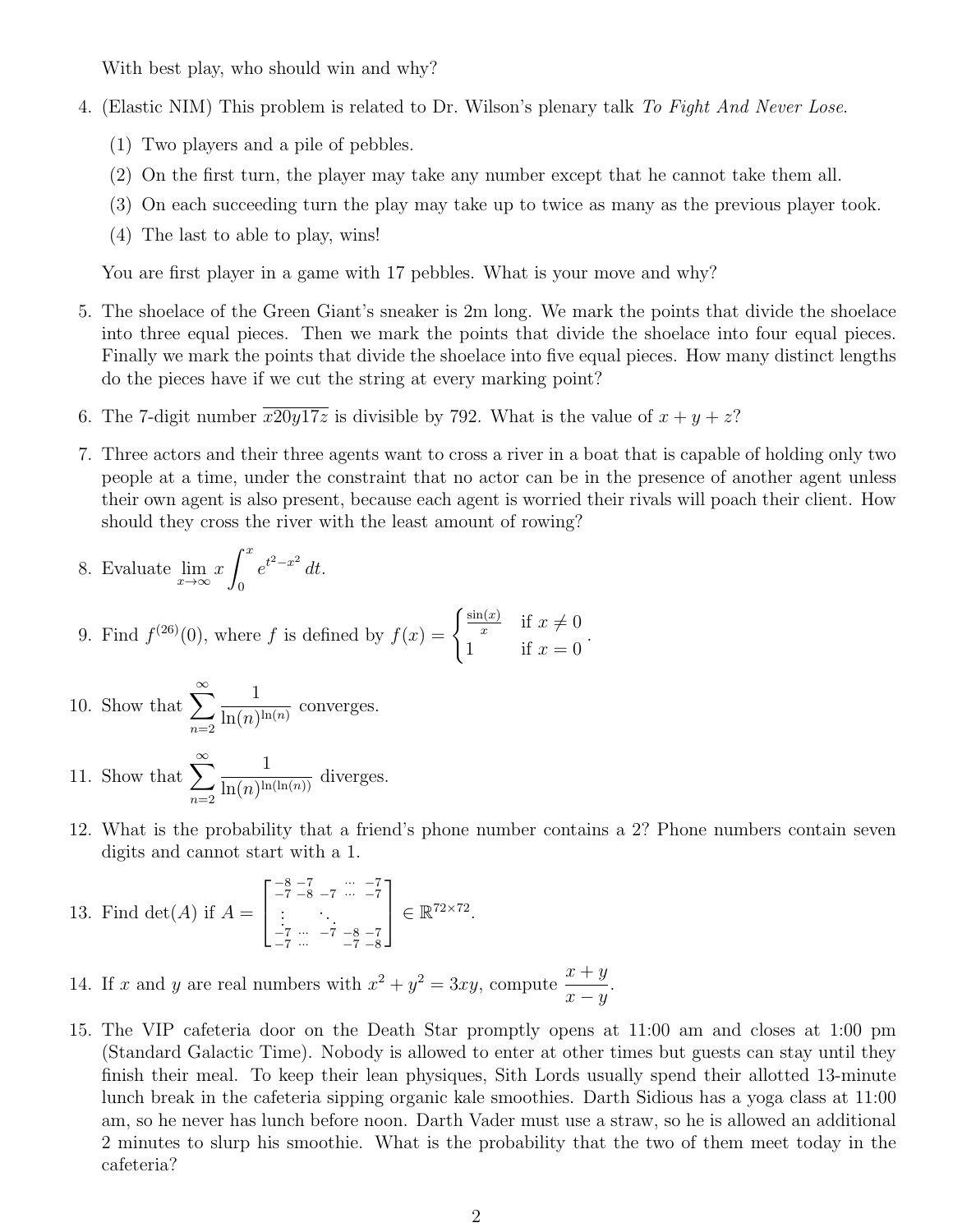- 16. Find a matrix *B* such that  $ABA = A$  where  $A = \begin{bmatrix} -5 & 3 & 1 \\ 3 & -1 & 1 \end{bmatrix}$  $\begin{array}{cc} 3 & -1 & 1 \\ -4 & 1 & -2 \end{array}$ i .
- 17. Our space ship is at a Star Base with coordinates (1*,* 1). Our hyper drive allows us to jump from coordinates  $(a, b)$  to either coordinates  $(a, a + b)$  or to coordinates  $(a + b, b)$ . Which points in the plane can we get to by using our hyper drive?
- 18. Suppose you have 9 coins, all identical in appearance and weight except for one that we know is heavier than the other 8 coins. What is the minimum number of weighings one must do with a two-pan scale in order guarantee that we can identify the counterfeit coin.
- 19. What is the largest power of 9 that divides 2017 factorial?
- 20. Two sides of a triangle has side lengths 3 and 5. The perimeter of the triangle is an integer that is divisible by 3. What is the third side of the triangle?
- 21. Consider the inner product  $\langle p(x), q(x) \rangle := \int_0^1 p(x)q(x)dx$  on the vector space *V* of real polynomials with degree less than 2. The linear functional  $f: V \to \mathbb{R}$  is defined by  $f(p(x)) = p'(16) + 7p(-2)$ . Find an  $r(x) \in V$  such that  $f(p(x)) = \langle p(x), r(x) \rangle$  for all  $p(x) \in V$ .
- 22. Find the matrix of the reflection  $T : \mathbb{R}^3 \to \mathbb{R}^3$  with respect to the plane spanned by  $(-2, -7, -8)$ and (6*,* 6*,* 9).
- 23. A square matrix is magic if the sum of the numbers in each row, column and main diagonal is the same. Let V be the vector space of  $3 \times 3$  magic squares. Find the characteristic polynomial of  $T: V \to V$  defined by  $T(M) = M^T$ .
- 24. There are 97 mosquitos sitting on a  $3m \times 2m$  rectangular shaped picnic table. Prove that we can eliminate 2 of the mosquitos at the same time with a  $25 \text{cm} \times 25 \text{cm}$  slapper.
- 25. The side lengths of a pentagon are 6, 5, 3, 3, 4 in this order. The pentagon has an incircle. Every side of the pentagon is divided into two pieces at the point where they touch the incircle. How long are these two pieces on the side with length 6?
- 26. Find a polyhedron with as few faces as possible and a face that has 12 sides?
- 27. The figure shows the joining of three regular polygons. How many vertices does the grey polygon have?



28. Let  $X = \{1, 2, \ldots, 2017\}$  and A be the set of nonempty subsets of X. Find

$$
\sum_{A\in\mathcal{A}}\left(\prod_{x\in A}x\right)^{-1}.
$$

### 29. WITHDRAWN

- 30. Find  $a_{2017}$  if  $a_1 := 1$  and  $a_n := n(a_1 + a_2 + \cdots + a_{n1}).$
- 31. The side lengths *a, b, c* of a triangle are three consecutive numbers of a geometric sequence. Show that  $a^2 + c^2 < 3ac$ .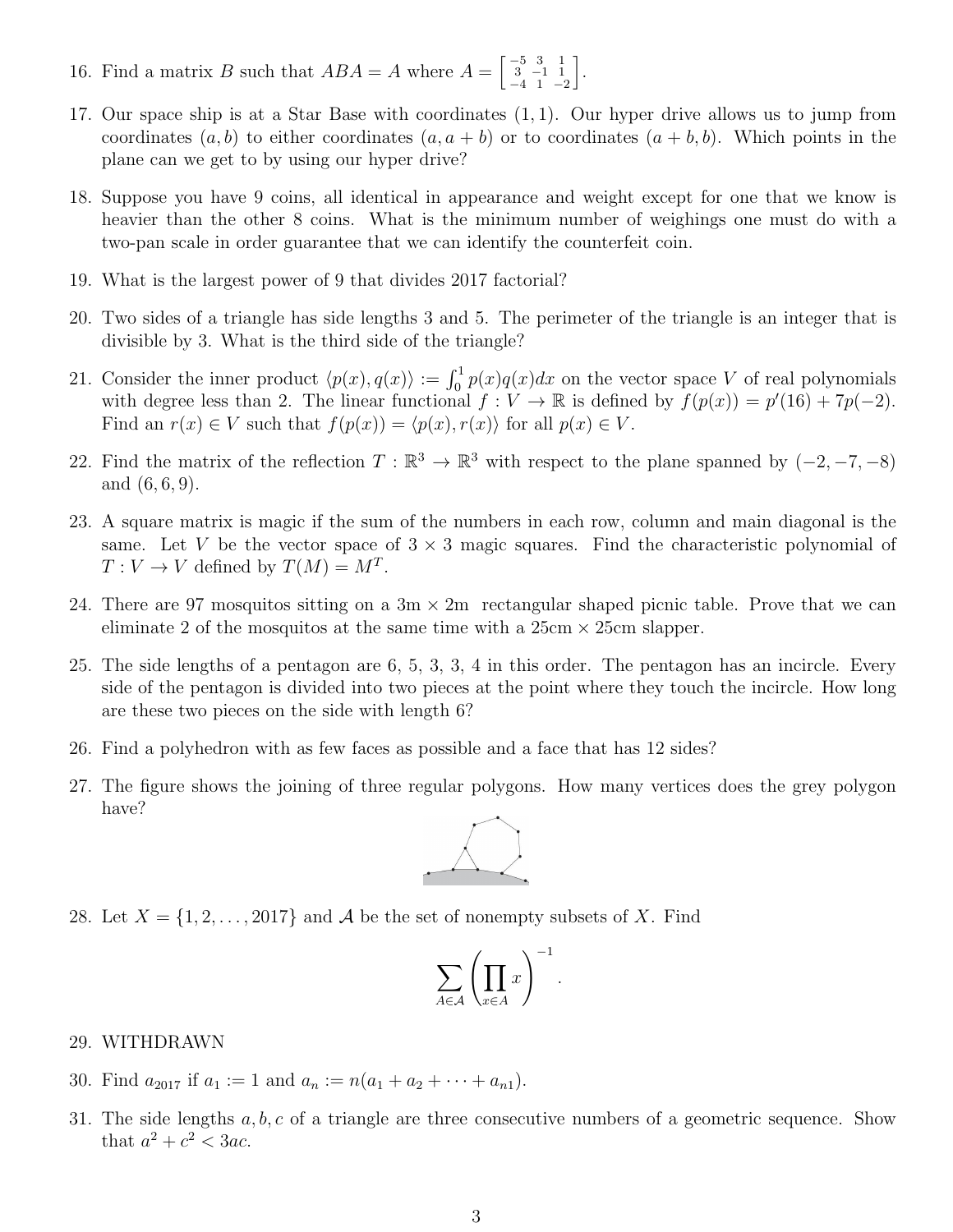- 32. Consider a gambler who tosses a coin 6 times, and if it comes out Heads, wins a dollar, and if it comes out Tails, loses a dollar. She is kicked out as soon as she is in the red, i.e., has negative capital. In how many ways can she survive to 6 rounds, but at the end break even?
- 33. Let  $p_n$  be the the *n*-th prime  $(p_1 = 2, p_2 = 3, \ldots)$ . Show that

$$
\frac{1}{p_1p_2} + \frac{1}{p_2p_3} + \cdots + \frac{1}{p_np_{n+1}} < \frac{1}{3}.
$$

- 34. Find all integers *n* such that  $n^2 + 3n + 24$  is a perfect square.
- 35. How many ways are there to place the letters *A*, *B*, *C*, *D*, *E* into the grid below, one per box, so that each letter appears exactly once in each row and in each columns and no letter appears more than once on *any* diagonal?

- 36. Let *x* and *y* be two two-digit positive integers such that *y* is obtained by reversing the digits of *x*. If *x* and *y* satisfy  $x^2 - y^2 = m^2$  for some positive integer *m*, find *x* and *y*.
- 37. Square *ABCD* has side length 6 and the side *AB* is parallel to the x-axis. The points *A, B,* and *C* are on  $y = \log_a(x)$ ,  $y = 2\log_a(x)$ , and  $y = 3\log_a(x)$  respectively. Find a.



- 38. A box contains 2 pennies, 4 nickles, and 6 dimes. Six coins are taken out of the box randomly. What is the probability that the value of these six coins is at least 50 cents?
- 39. The symmetric figure shown is made by painting along two diagonals of a square with a paintbrush. Half the area of the square is painted. What is the ratio of the width of the paintbrush to the side length of the square?

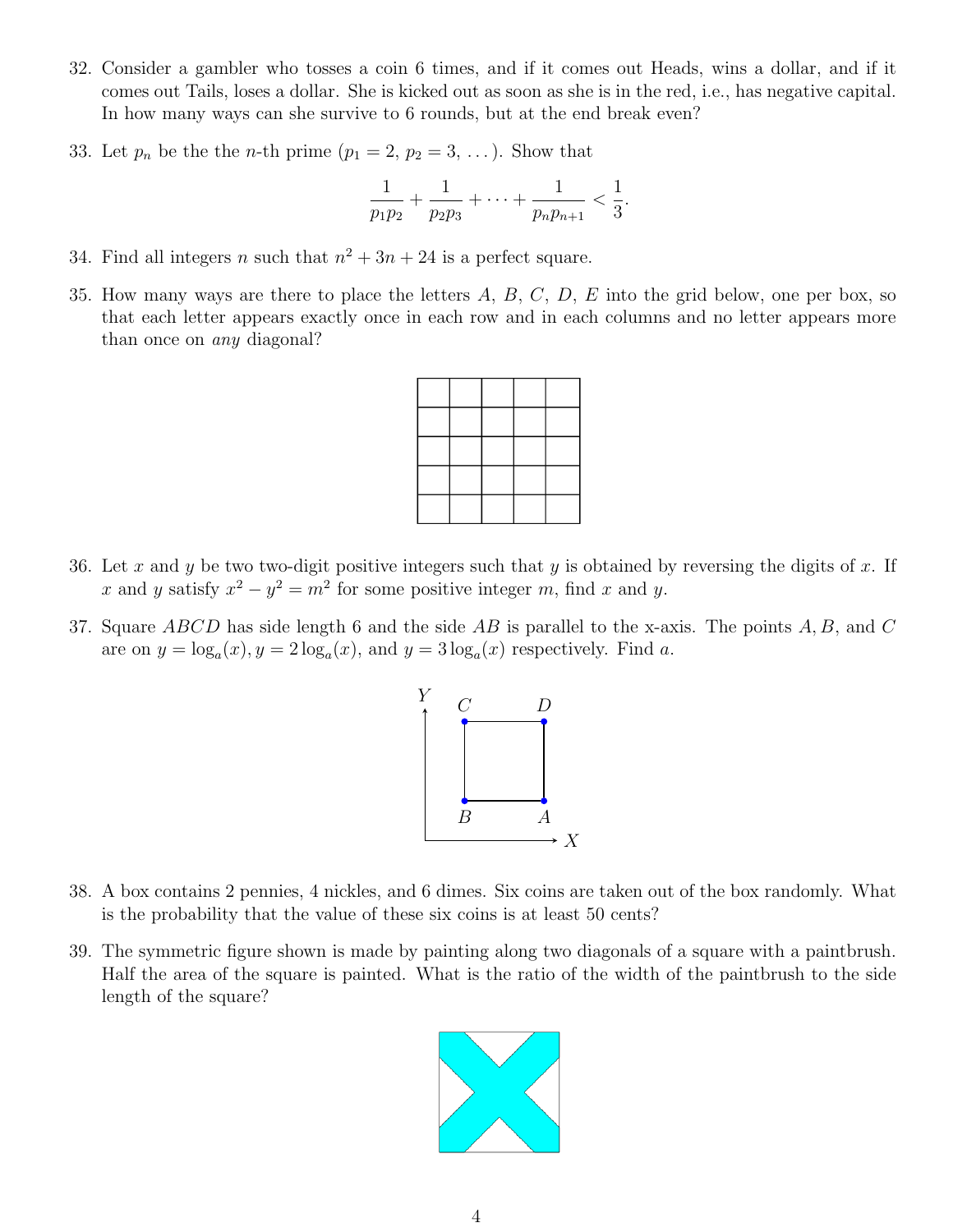#### Crossword 1.



Across

- 4 The second derivative of this function is negative
- 10 The chain rule is used to find the derivative of  $a \text{ -- of two functions}$
- 11 The derivative of a function can be calculated by finding the limit of the slopes of the (two words)
- 13 The second derivative is 0 here (two words)
- 16  $\frac{s(b)-s(a)}{b-a}$  is the between *a* and *b* (two words)<br>17 The derivative of an odd function is —
- 
- 18  $f'$  is the of  $f$
- 19 If  $f(a) \ge f(b)$  for all *a* then *a* is a of *f*
- 20 Rate of change
- Down
	- 1 *f* is if  $a < b$  implies  $f(a) < f(b)$
	- 2 This line can be used to approximate values of a function
	- 3 The slope of this line is 0
	- 5 The of a function at a point may exist even though the function is not defined there
	- 6 The derivative of velocity
	- 7  $f'(a)$  is the rate of change of  $f$  at  $a$
	- 8 The derivative of this function is negative
	- 9 If  $f'$  is increasing then  $f$  is —
	- 12  $f'(a)$  is the of the tangent line at *a*
- 14 The derivative of the exponential function with this base is the function itself
- 15 The derivative of this function is constant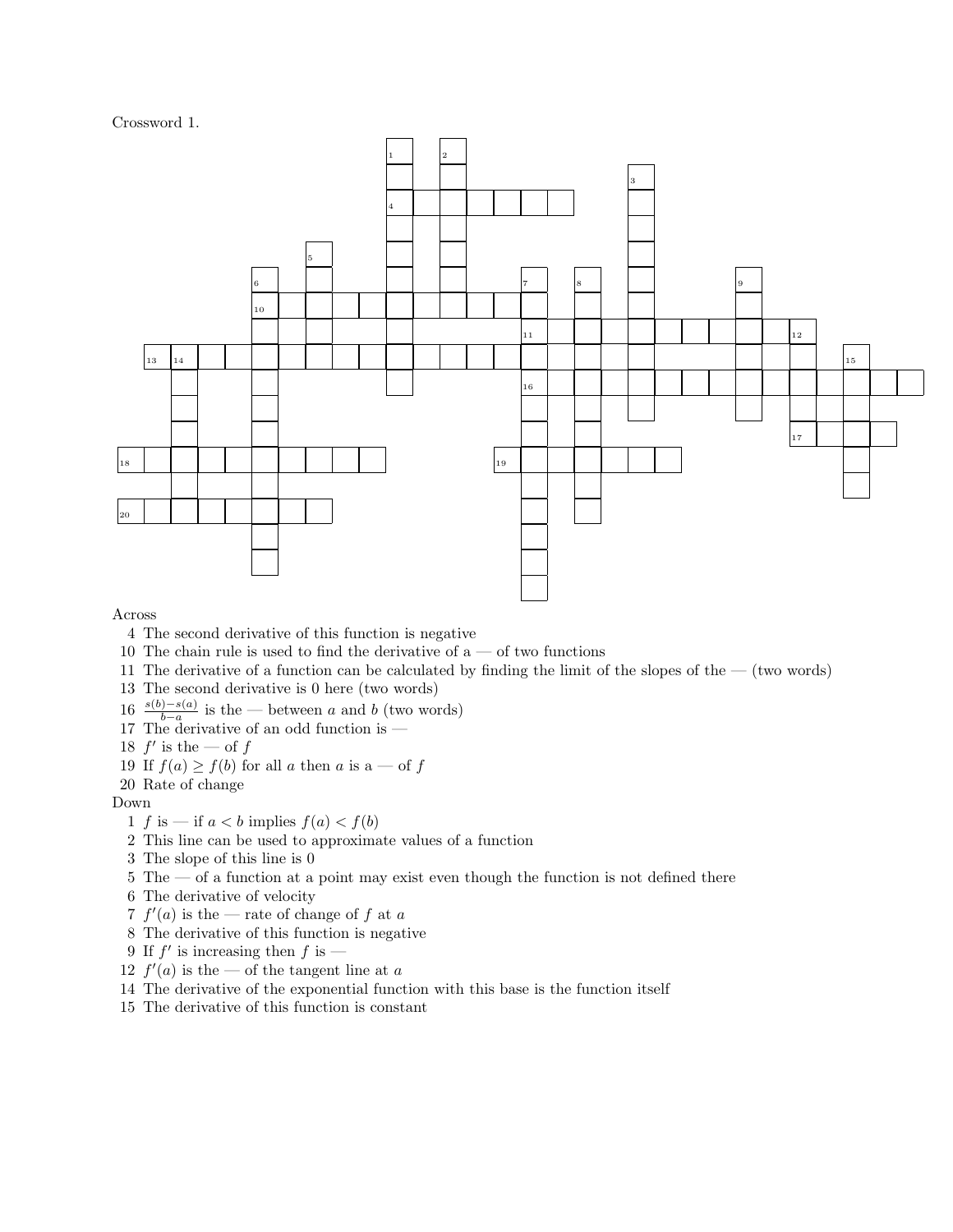## 2017 SUnMaRC Problem Contest

List of Problems

Please read the 2017 SUnMaRC Problem Contest Rules and Guidelines.

### Problems for Sessions 2A and 2B

- 40. Bradley buys a square piece of Styrofoam to make a stop sign for a school musical. The Styrofoam costs four dollars. To make the stop sign, which is a regular octagon, Bradley cut off the corners of the square. What is the cost of the discarded portion of the Styrofoam?
- 41. We call a natural number primeval if the sum of its digits is a prime. What is the maximum number of primeval numbers in a set of five consecutive natural numbers?
- 42. Find all primes *a*, *b*, *c*, *d* that satisfy  $a^2 + b^2 + c^2 + d^2 = abcd + 4$ .
- 43. Find all possible values of the real parameter *a* if no real solution *x* of the inequality

$$
ax^2 + (1 - a^2)x - a > 0
$$

satisfy  $|x| > 2$ .

- 44. Determine the number of real solutions of the equation  $x = 2017 \sin(x)$ .
- 45. Let  $a_n$  be the least common multiple of the numbers in  $\{1, 2, \ldots, n\}$ . For example  $a_1 = 1, a_2 = 2$ , and  $a_3 = 6$ . Find all *n* such that  $a_{n-1} = a_n$ .
- 46. Let *m* and *n* be positive distinct integers such that  $2017<sup>m</sup>$  and  $2017<sup>n</sup>$  match in their last three digits. What is the minimum of  $m + n$ ?
- 47. Suppose that  $4^{x_1} = 5$ ,  $5^{x_2} = 6$ ,  $6^{x_3} = 7$ ,  $\ldots$  127 $x_{124} = 128$ . What is  $x_1 x_2 \cdots x_{124}$ ?
- 48. In the picture below, *AC* is perpendicular to *BC*, and *CD* is perpendicular to *AB*. If *AD* = 2 and  $DB = 5$ , how long is  $CD$ ?



49. Consider a  $(2m - 1) \times (2n - 1)$  rectangular region, where *m* and *n* are integers such that  $m, n \ge 4$ . This region is to be tiled using tiles of the two types shown below, where each square is the same size as a square in the rectangular region. The tiles may be rotated and reflected, as long as their sides are parallel to the sides of the rectangular region. They must all fit within the region, and they must cover it completely without overlapping. What is the minimum number of tiles required to tile the region?

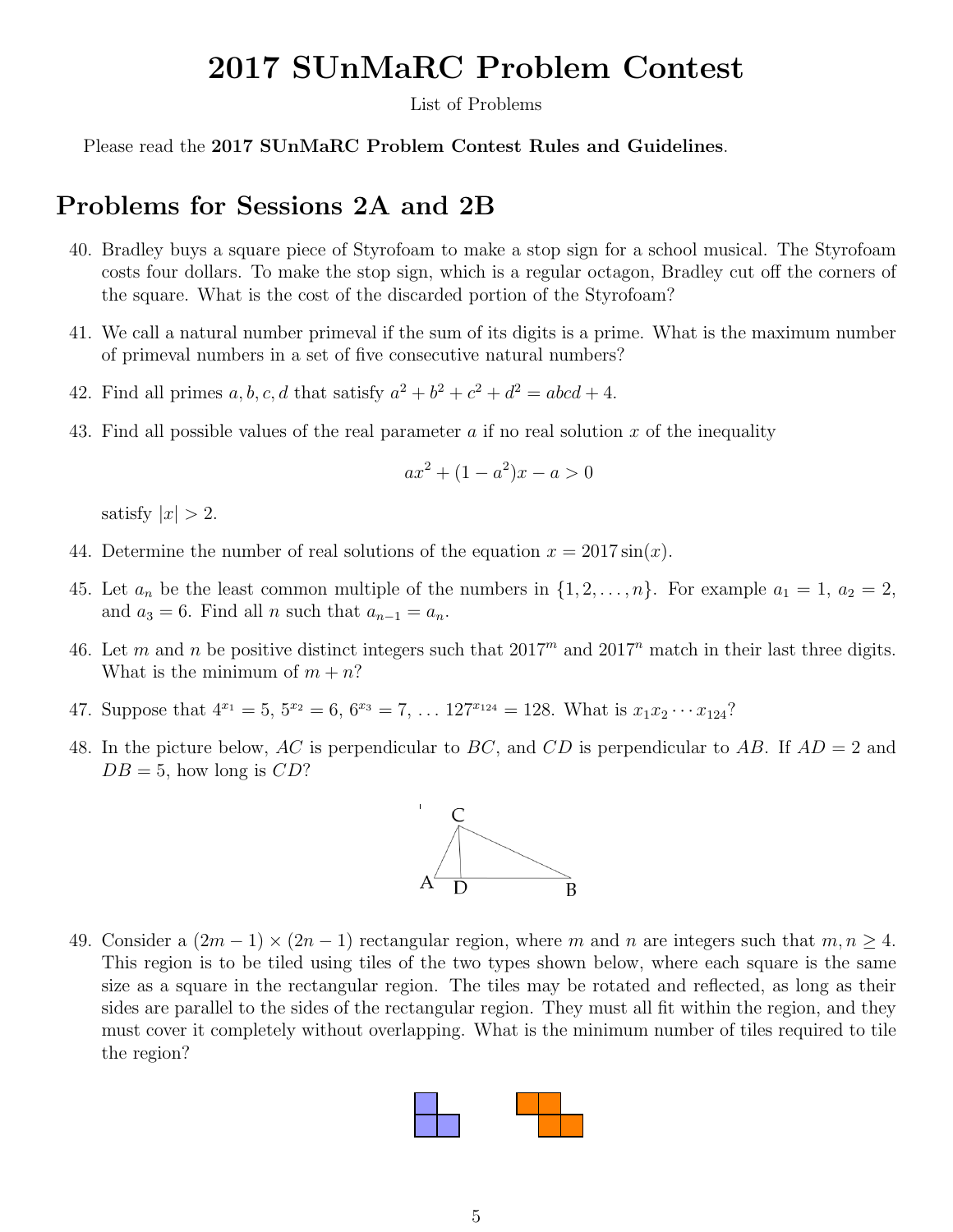- 50. You are driving a car at constant speed around a circular racetrack. Distributed around the racetrack are cans of gasoline. The net amount of gasoline on the racetrack is precisely enough to drive the car once around the track, but the gasoline has been divided into many small containers and scattered along the course of the ride. You start with no gasoline, but as you pass each can of gasoline you (instantaneously) pick it up and put it in the gas tank. You are allowed to start your ride at any point along the track. Is it always possible to complete a full lap?
- 51. Consider an  $8 \times 8$  grid with light-up squares. In the starting configuration, some subset of the squares are lit up. At each stage, a square lights up if at least two of its immediate neighbors (horizontal or vertical) were "on" during the previous stage. It's easy to see that for the starting configuration in which eight squares along a diagonal of the board are lit up, the entire board is eventually covered by "on" squares. Several other simple starting configurations with eight "on" squares also result in the entire board being covered. Is it possible for a starting configuration with fewer than eight squares to cover the entire board? If yes, find it; if no, give a proof.
- 52. Suppose you have four specially marked dice. Player 1 chooses one of the die and then Player 2 chooses one of the remaining dice. Both players then roll their respective die and the player who rolls a higher number wins. The faces of the dice are marked as follows:

Die  $A: 1 - 1 - 1 - 5 - 5 - 5$ Die *B*:  $2-2-2-2-6-6$ Die *C*:  $3-3-3-3-3-3$ Die *D*:  $4-4-4-4-0-0$ 

If you are Player 1, which die should you choose and why?

53. Show that if  $a, b > 0$  and  $a + b = 1$  then

$$
\left(a+\frac{1}{a}\right)^2 + \left(b+\frac{1}{b}\right)^2 \ge \frac{25}{2}.
$$

54. The figure below shows an equilateral triangle *ABC* with an inscribed semicircle of radius *R* that is tangent to sides *AB* and *AC*, and inscribed circle of radius *r* that is tangent to the triangle and the semicircle. Find the value of *r/R*.



- 55. Find the smallest positive integer *N* such that 999*N* is a number made up entirely of ones.
- 56. In the lovely land of Ecalpon, along the southern coast, lies the Coastal Highway. Along the Coastal Highway, in order from east to west, are the villages of Abda, Bardu, Coola, Dennon, Eiran, Fiell, Gria, and Hawtch. Use the information in the partially-completely mileage chart below to determine which two of the these towns are the closest together.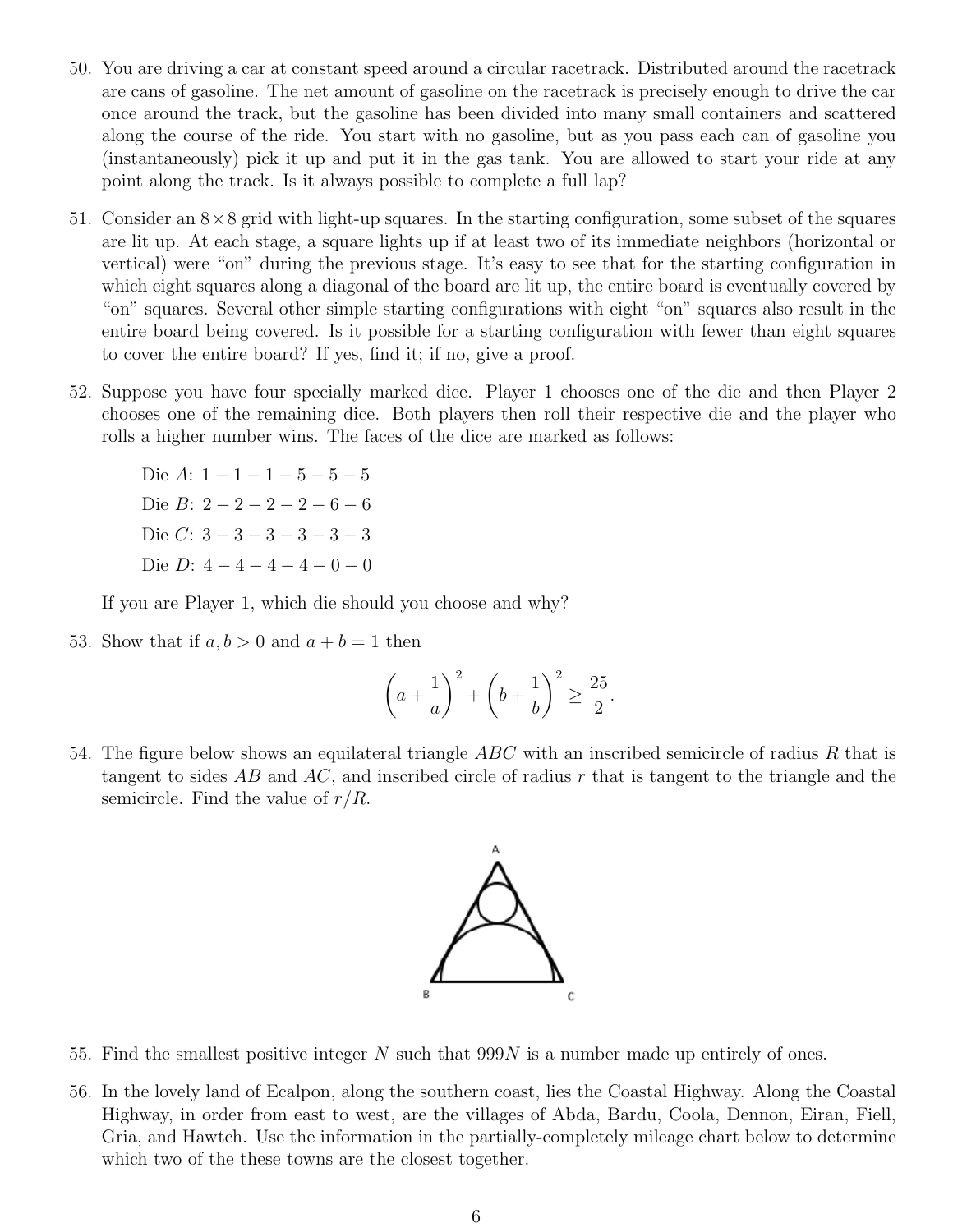| Abda |       |       |        |       |       |      |        |
|------|-------|-------|--------|-------|-------|------|--------|
|      | Bardu |       |        |       |       |      |        |
|      |       | Coola |        |       |       |      |        |
| 28   |       |       | Dennon |       |       |      |        |
|      | 27    |       |        | Eiran |       |      |        |
| 43   |       | 25    |        |       | Fiell |      |        |
|      |       |       | 22     |       |       | Gria |        |
|      |       | 38    |        | 24    |       |      | Hawtch |

57. The figure below shows a regular hexagon, 10 inches on a side, resting on a straight line. The hexagon rolls to the right without slipping until vertex *A* comes back in contact with the line. Find the length of the path travelled by vertex *A*.



- 58. Charles noticed that when he divided each of the numbers 291363, 415308, and 693109 by his age in years, the remainder was equal to his son's age in years every time. How old were Charles and his son at the time?
- 59. The sum of two positive integers is three times one of the two and it is the square of the other. Find all such pairs of numbers.
- 60. At MacDougall's you can order haggis MacNuggets in boxes of 6, 9, and 20. What is the largest number of nuggets that you cannot get (exactly) no matter what combination of boxes you order?
- 61. A large solid cube is built of identical smaller cubes such that more than half of the smaller cubes are not visible from the outside. At least how many smaller cubes are used to build the large cube?
- 62. What is the smallest positive integer which, when multiplied by 2001, yields a product whose last 4 digits are 2, 0, 0, 2?
- 63. In the game Turnaround, you are given a permutation of the numbers from 1 to *n*. Your goal is to get them in the natural order  $1, 2, \ldots, n$ . At each stage, your only option is to reverse the order of the first *k* places (you get to pick *k* at each stage). For instance, given 6375142, you could reverse the first four to get 5736142 and then reverse the first six to get 4163752. Solve the following sequence in as few moves as possible: 352614.
- 64. What is the smallest number which is the sum of four consecutive numbers and also the sum of five consecutive numbers? *Note:* "Number" here means positive integer.
- 65. Two distinct numbers, *a* and *b*, are chosen at random from the list  $\{2, 2^2, 2^3, 2^4, \ldots, 2^{24}, 2^{15}\}$ . What is the probability that  $log_a b$  is an integer?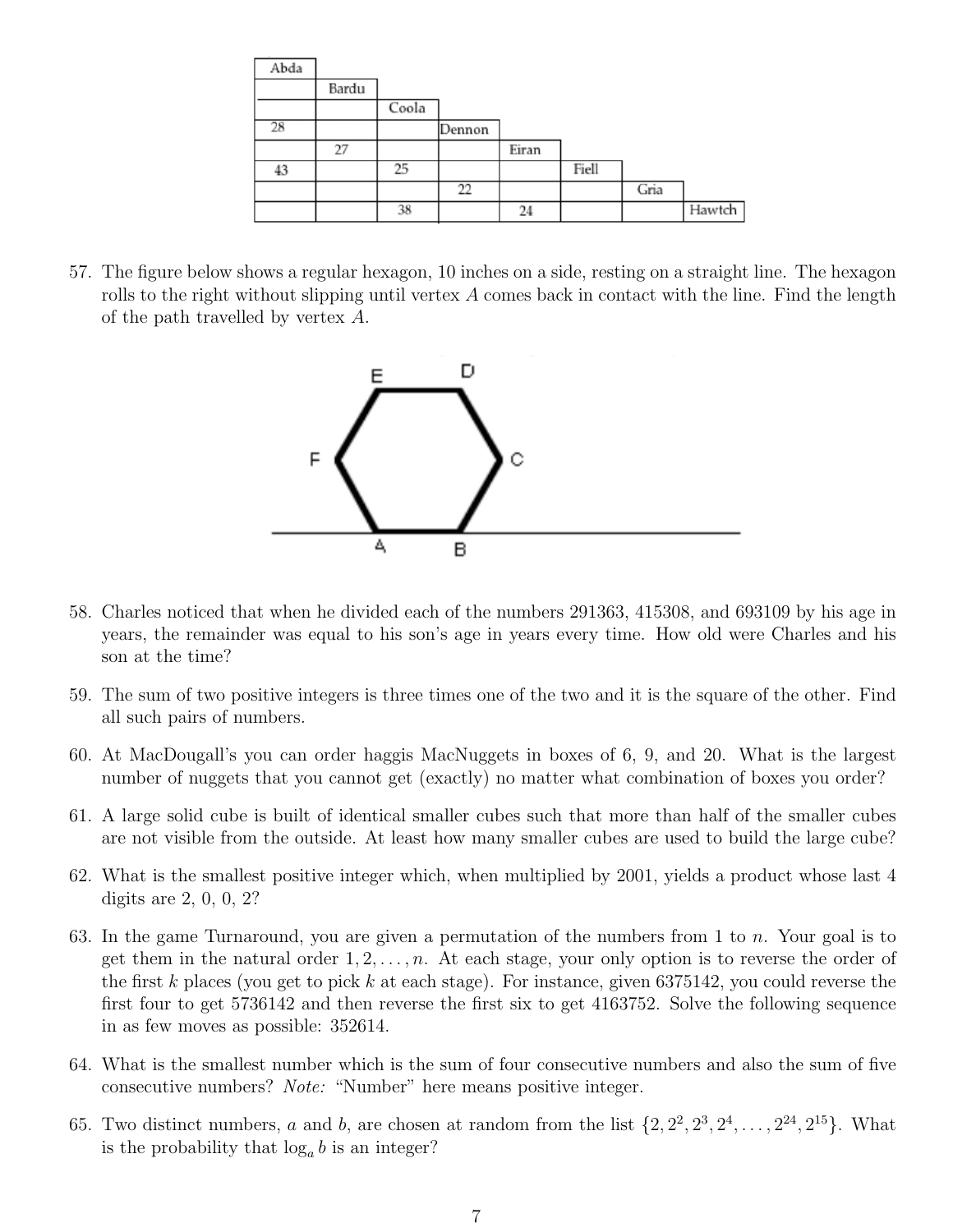- 66. Define a set of integers to be *rarified* provided that it contains no more than one out of any three consecutive integers. How many subsets of  $\{1, 2, 3, \ldots, 12\}$ , including the empty set, are rarified?
- 67. For each integer  $n > 1$ , let  $f(n)$  be the number of solutions to  $sin(x) = sin(nx)$  on the interval  $(0, \pi)$ . What is the sum  $f(2) + f(4) + f(6) + \ldots + f(2018)$ ?
- 68. Suppose  $2^p 1$  is a prime number. Find the sum of all positive divisors of  $n = 2^{2p-1} 2^{p-1}$ .
- 69. Find all ordered pairs  $(m, n)$  of positive integers such that the  $m^2 n^2 = 48$ .
- 70. Find the nonzero real solution(s) to  $x = \sqrt{1 \sqrt{1 + x}}$ .
- 71. Consider an arithmetic sequence in which the sum of the first 100 terms is  $-1$  and the sum of the second, fourth, . . . , and the hundredth terms is 1. Find the sum of the squares of the first 100 terms of the arithmetic sequence.
- 72. Find all the real solutions to the following system of equations:

$$
x_1 + x_2 + \dots + x_{2017} = 2017
$$
  

$$
x_1^4 + x_2^4 + \dots + x_{2017}^4 = x_1^3 + x_2^3 + \dots + x_{2017}^3
$$

73. Let  $f(x) = x^2 - 2ax - a^2 - 3/4$ . Find all the values of a for which  $|f(x)| \le 1$  on [0, 1].

74. Find the maximum value of

$$
\sin(x_1)\cos(x_2) + \sin(x_2)\cos(x_3) + \cdots + \sin(x_n)\cos(x_1),
$$

for  $n \geq 2$  arbitrary real numbers  $x_1, x_2, \ldots, x_n$ .

- 75. Find all continuous functions  $f : \mathbb{R} \to \mathbb{R}$  for which  $f(x + y) = f(x) + f(y)$ , for all real numbers x and *y*.
- 76. Suppose  $f : \mathbb{R} \to \mathbb{R}$  is a periodic function such that

$$
f(1+x) = f(1-x)
$$
 and  $f(2+x) = -f(2-x)$ ,

for all real numbers *x*. Find the period of *f*.

- 77. The polynomials  $P_n$  are defined by  $P_n(x) = xP_{n-1}(x) + (1-x)P_{n-2}(x)$ ,  $n \ge 2$  where  $P_0(x) = 0$  and  $P_1(x) = x$ . Find all nonzero roots of  $P_n(x)$  for  $n \geq 3$ .
- 78. Consider *n* real numbers  $0 \le a_1 \le a_2 \le \cdots \le a_n$  such that

$$
\sum_{i=1}^{n} a_i = 96, \ \sum_{i=1}^{n} a_i^2 = 144, \ \sum_{i=1}^{n} a_i^3 = 216.
$$

Find *n*.

79. Consider a regular polygon with *n* sides circumscribed around a circle. Find the smallest integer *n* for which the area of the polygon is at most 101% of the area of the circle.

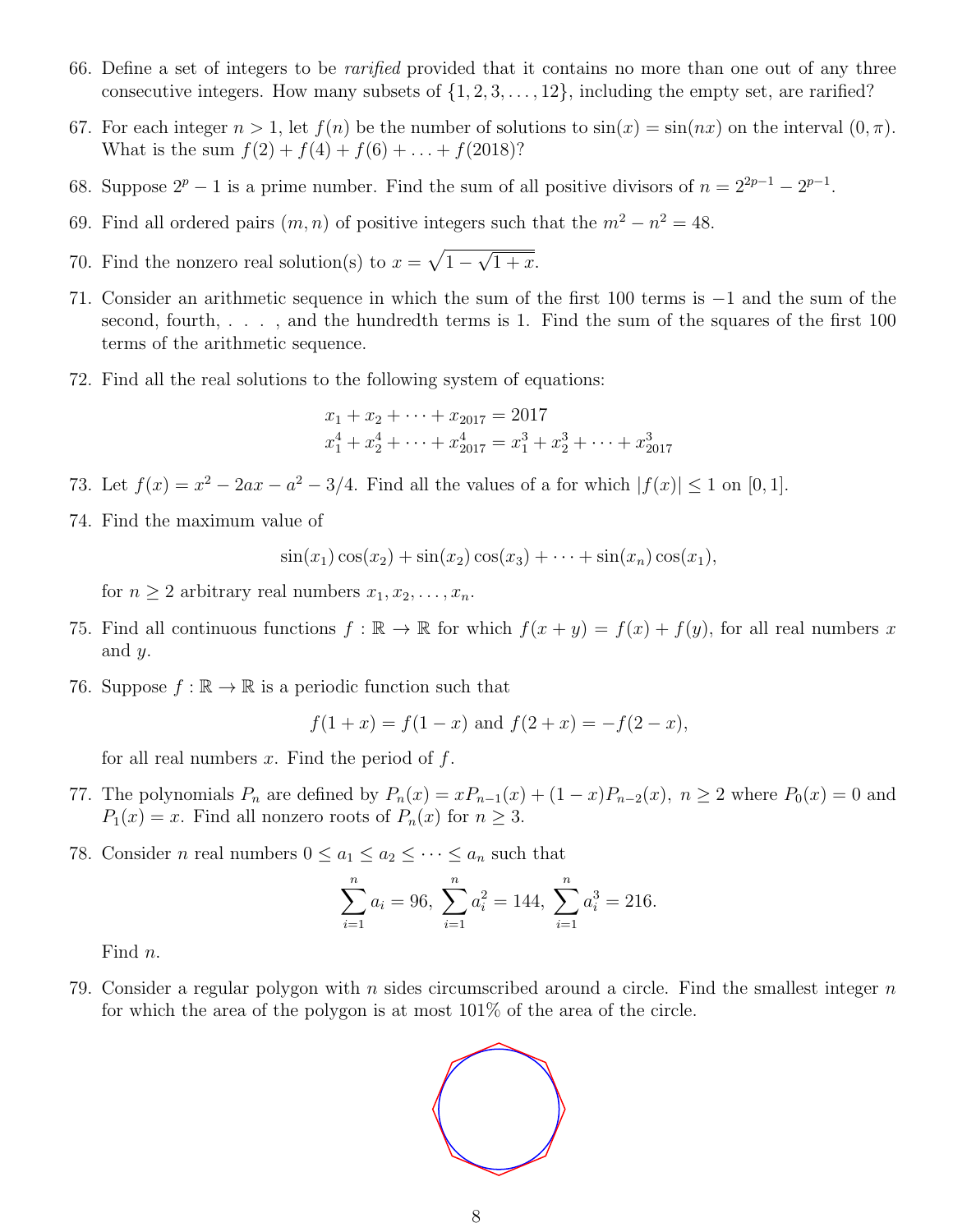- 80. Suppose *A* is a 3  $\times$  3 matrix with eigenvalues 1, 1, and -1 with eigenvectors  $[1, 0, 0]^T$ ,  $[0, 1, 0]^T$ , and  $[1, 0, 1]^T$  respectively. Find  $A^2 + A^4 + \cdots + A^{2016}$ .
- 81. Show that when five points are placed in a  $1 \times 1$  square, then there is a pair of points separated by a distance of no more than  $\frac{u}{\sqrt{2}}$  $\frac{2}{2}$ .
- 82. Consider  $n+1$  distinct numbers chosen from  $\{1, 2, \ldots, 2n\}$ . Show that a pair of the  $n+1$  numbers must be relatively prime.
- 83. Consider  $n + 1$  distinct numbers chosen from  $\{1, 2, \ldots, 2n\}$ . Show that for some pair of the  $n + 1$ numbers, one divides the other.
- 84. Each point of the plane is colored red or blue. Show that there is a rectangle whose vertices are all the same color.
- 85. Let *x* and *y* satisfy the equations  $y = 2\lfloor x \rfloor + 3$  and  $y = 3\lfloor x 2 \rfloor + 5$ . What is  $x + y$  if *x* is not an integer?
- 86. Construct functions  $f : (0, \infty) \to \mathbb{R}$  and  $g : [0, \infty) \to \mathbb{R}$  that take all their output values exactly twice.
- 87. Let *f* and *g* be perpendicular lines in the plane. Let *A* and *B* be distinct fixed points on *g* but not on *f*. Let *P* be an arbitrary point on *f*. Let *k* be the line that contains *A* and is perpendicular to *P A*, and *l* be the line that contains *B* and is perpendicular to *P B*. Find the locus of the intersection points of *k* and *l* as *P* runs through *f*.
- 88. (Elastic NIM) This problem is related to Dr. Wilson's plenary talk *To Fight And Never Lose*.
	- (1) Two players and a pile of pebbles.
	- (2) On the first turn, the player may take any number except that he cannot take them all.
	- (3) On each succeeding turn the play may take up to twice as many as the previous player took.
	- (4) The last to able to play, wins!

You are first player in a game with 17 pebbles. What is your move and why?

89. Show that 
$$
\sum_{n=2}^{\infty} \frac{1}{\ln(n)^{\ln(n)}}
$$
 converges.

90. Show that  $\sum_{n=1}^{\infty}$ *n*=2 1  $\frac{1}{\ln(n)^{\ln(\ln(n))}}$  diverges.

- 91. The VIP cafeteria door on the Death Star promptly opens at 11:00 am and closes at 1:00 pm (Standard Galactic Time). Nobody is allowed to enter at other times but guests can stay until they finish their meal. To keep their lean physiques, Sith Lords usually spend their allotted 13-minute lunch break in the cafeteria sipping organic kale smoothies. Darth Sidious has a yoga class at 11:00 am, so he never has lunch before noon. Darth Vader must use a straw, so he is allowed an additional 2 minutes to slurp his smoothie. What is the probability that the two of them meet today in the cafeteria?
- 92. Our space ship is at a Star Base with coordinates (1*,* 1). Our hyper drive allows us to jump from coordinates  $(a, b)$  to either coordinates  $(a, a + b)$  or to coordinates  $(a + b, b)$ . Which points in the plane can we get to by using our hyper drive?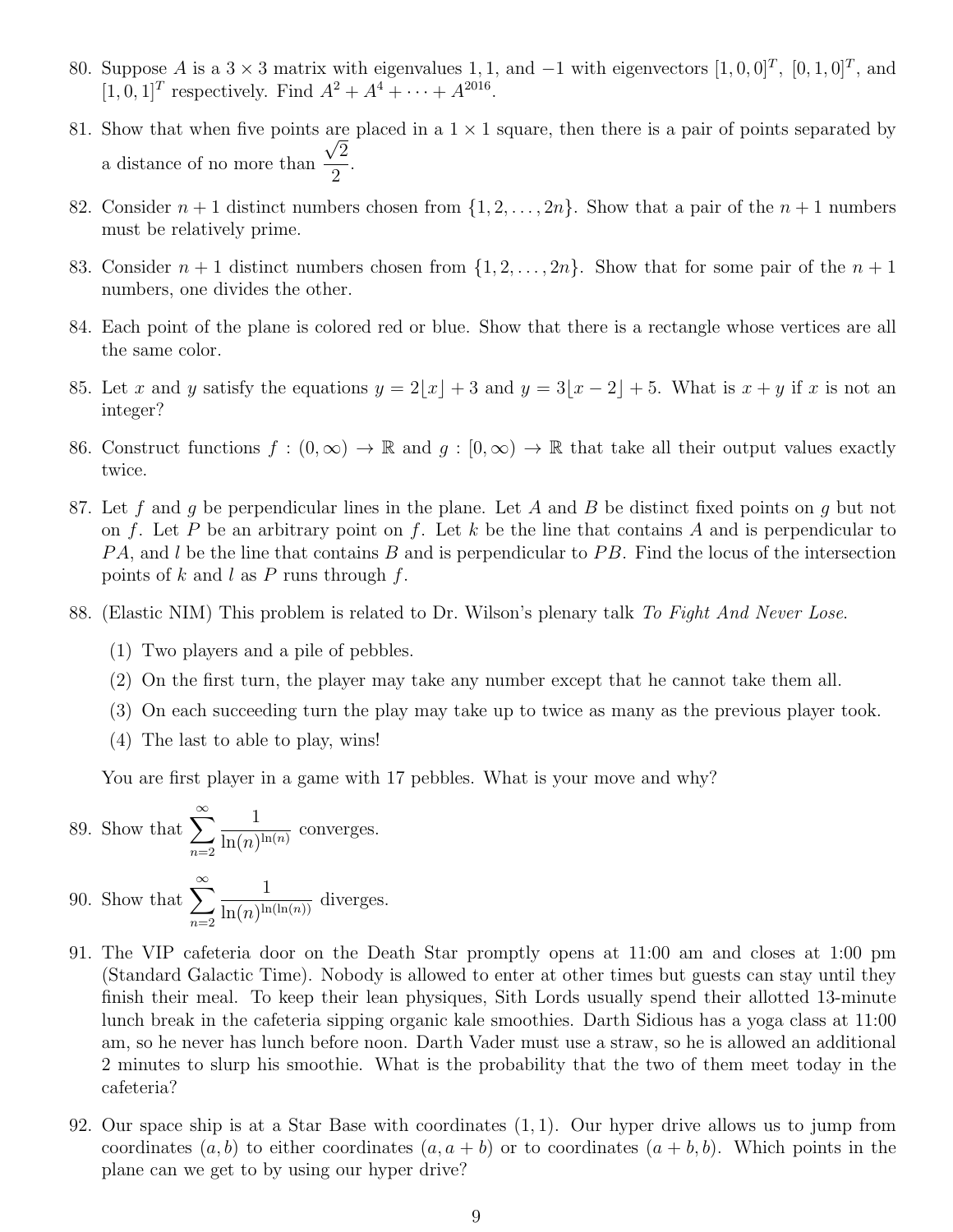- 93. Find the matrix of the reflection  $T : \mathbb{R}^3 \to \mathbb{R}^3$  with respect to the plane spanned by  $(-2, -7, -8)$ and (6*,* 6*,* 9).
- 94. A square matrix is magic if the sum of the numbers in each row, column and main diagonal is the same. Let *V* be the vector space of  $3 \times 3$  magic squares. Find the characteristic polynomial of  $T: V \to V$  defined by  $T(M) = M^T$ .
- 95. Find a polyhedron with as few faces as possible and a face that has 12 sides?
- 96. Let  $X = \{1, 2, \ldots, 2017\}$  and *A* be the set of nonempty subsets of *X*. Find

$$
\sum_{A\in\mathcal{A}}\left(\prod_{x\in A}x\right)^{-1}
$$

*.*

- 97. Find all integers *n* such that  $n^2 + 3n + 24$  is a perfect square.
- 98. How many ways are there to place the letters *A*, *B*, *C*, *D*, *E* into the grid below, one per box, so that each letter appears exactly once in each row and in each columns and no letter appears more than once on *any* diagonal?

99. Square *ABCD* has side length 6 and the side *AB* is parallel to the x-axis. The points *A, B,* and *C* are on  $y = \log_a(x)$ ,  $y = 2 \log_a(x)$ , and  $y = 3 \log_a(x)$  respectively. Find a.

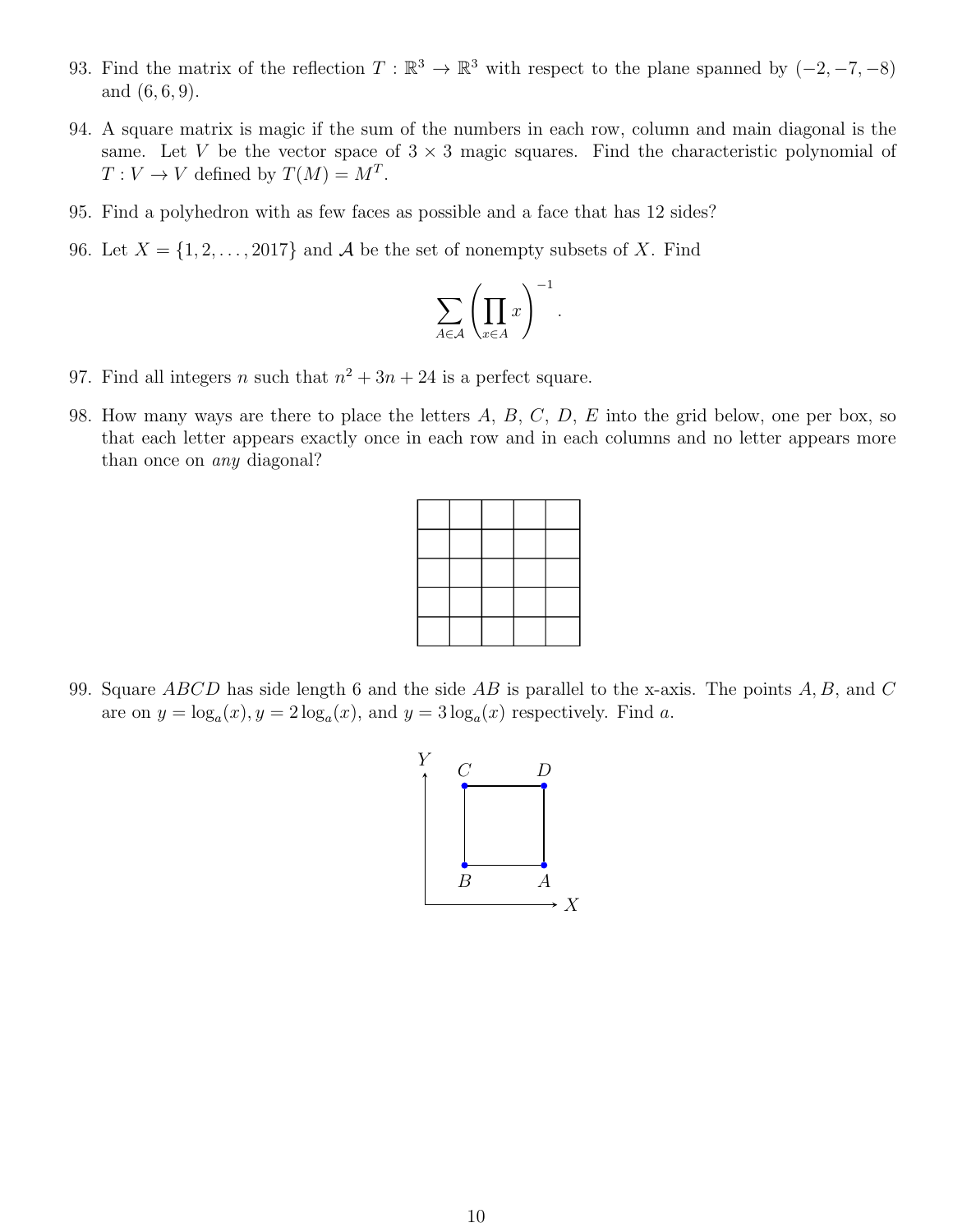#### Crossword 2.

|                         |    |                      |                      |    |   |    |                   |            |                      |             |              |              | $1\,$                |    |                      |            |  |  |
|-------------------------|----|----------------------|----------------------|----|---|----|-------------------|------------|----------------------|-------------|--------------|--------------|----------------------|----|----------------------|------------|--|--|
|                         |    |                      |                      |    |   |    |                   |            |                      |             |              |              |                      |    |                      |            |  |  |
|                         |    |                      |                      |    |   |    |                   | $\vert$ 2  | $\cdot$              | $\,$ 3 $\,$ |              |              | $\overline{4}$       |    |                      |            |  |  |
|                         |    |                      |                      |    | 5 |    |                   |            |                      |             |              |              |                      |    |                      |            |  |  |
|                         |    |                      |                      |    |   |    |                   |            | $\cdot$              |             | $\cdot$      |              |                      |    |                      |            |  |  |
|                         |    |                      |                      |    |   |    |                   |            | $\ddot{\phantom{a}}$ | $\,$ 6 $\,$ |              |              |                      |    |                      |            |  |  |
|                         |    |                      |                      |    |   |    | $\overline{\tau}$ |            |                      |             |              |              |                      |    |                      |            |  |  |
|                         |    |                      |                      |    |   | 8  | $\cdot$           |            | $\ddot{\phantom{a}}$ |             |              |              |                      |    |                      |            |  |  |
|                         |    |                      |                      |    |   | 9  |                   |            |                      |             |              |              |                      |    |                      |            |  |  |
|                         |    |                      |                      |    |   |    | $\cdot$           |            | $\cdot$              |             |              |              |                      |    |                      | $\vert$ 10 |  |  |
|                         |    |                      |                      |    |   |    | $\cdot$           |            | $\cdot$              |             |              |              |                      |    |                      |            |  |  |
|                         |    |                      |                      | 11 |   |    | $\cdot$           |            | $\cdot$              |             |              |              | $1\,2$               | 13 |                      |            |  |  |
| $\cdot$                 | 14 |                      |                      |    |   |    |                   |            |                      |             |              |              |                      |    | $\cdot$              |            |  |  |
|                         |    |                      |                      |    |   |    |                   |            |                      |             |              |              |                      |    |                      |            |  |  |
|                         |    |                      |                      |    |   |    |                   |            |                      |             |              |              |                      |    | $\cdot$              |            |  |  |
|                         | 15 |                      |                      |    |   |    | $\cdot$           | $\vert$ 16 |                      |             |              |              |                      |    | $\cdot$              |            |  |  |
|                         |    |                      |                      |    |   | 18 |                   |            |                      |             |              | $\vert_{19}$ |                      |    |                      |            |  |  |
| $\vert_{17}$<br>$\cdot$ |    | $\ddot{\phantom{a}}$ |                      |    |   |    | $\cdot$           |            |                      |             |              |              | $\cdot$              |    | $\cdot$              |            |  |  |
|                         |    |                      |                      |    |   |    |                   |            |                      |             |              | 21           |                      |    |                      |            |  |  |
| $\boxed{20}$<br>$\sim$  |    | $\cdot$              | $\ddot{\phantom{a}}$ |    |   |    | $\cdot$           |            |                      |             |              |              | $\ddot{\phantom{0}}$ |    | $\cdot$              |            |  |  |
|                         |    |                      |                      |    |   |    | $\sqrt{22}$       |            |                      |             |              |              |                      |    | $\cdot$              |            |  |  |
|                         |    |                      |                      |    |   |    |                   |            |                      |             |              |              |                      |    | $\ddot{\phantom{0}}$ |            |  |  |
|                         |    |                      |                      |    |   |    |                   |            |                      |             | $\vert_{23}$ |              |                      |    |                      |            |  |  |

#### Across

- 4 Dimension of the row space.
- 5 A type of matrix.
- 6 A nice form of a matrix.
- 7 Set of linear combinations.
- 9 A type of transformation.
- 12 One is the scalar multiple of the other.
- 14 The scalars we need to multiply the basis vectors to get a vector.
- 17 Linearly independent spanning set.
- 18 No solutions.
- 20 Perpendicular.
- 21 An element of a vector space.
- 22 He has a rule.
- 23 A number calculated from a square matrix.

#### Down

- 1 It goes to 0.
- 2 Only trivial linear combination gives 0.
- 3 They are in the diagonal.
- 8 Use it to get the echelon form.
- 10 A polynomial.
- 11 Reflection of the matrix.
- 13 A type of matrix.
- 15 It has rows and columns.
- 16 Not a vector.
- 19 Multiplied by the original gives the identity.